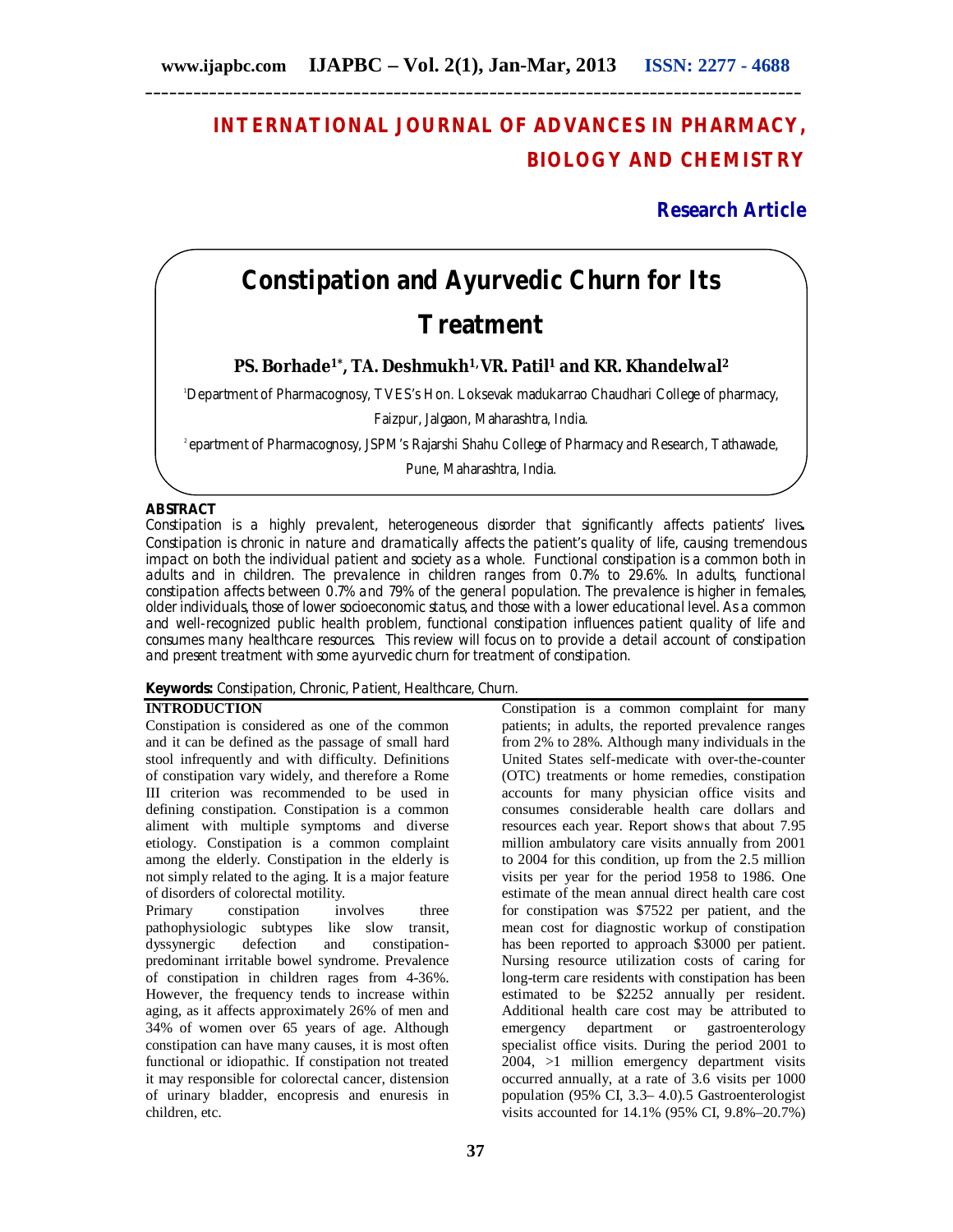of all constipation visits during the same period. This could further contribute to the high cost of health care and resource utilization associated with constipation. In institutionalized patients >65 years of age, constipation can have a tremendous impact—it is costly to care for and manage, is associated with decreased quality of life, and if not managed adequately, can result in serious, potentially fatal complications<sup>1-4</sup>.

This review will focus on to provide a detail account of constipation and present treatment with some ayurvedic churn for treatment of constipation.

#### **DEFINITION AND EPIDEMIOLOGY**

In general, constipation is defined as a functional bowel disorder characterized by difficult, infrequent, or incomplete defecation. However, various definitions have been used by both health care practitioners and patients to describe the condition.

Standardized criteria, such as the Rome III criteria have been composed for diagnostic purposes and are often used to define chronic functional constipation in clinical trials**.** To meet the definition of chronic constipation, the diagnostic criteria listed in Table II must have been present for  $\geq$ 3 months, with symptom onset  $\geq$ 6 months before diagnosis. Definitions such as the Rome III criteria, however, may not encompass the perceptions of all patients with constipation. A wide range of personal beliefs regarding bowel regularity exist, and numerous symptoms are expressed by patients when describing constipation. Observational studies have reported that patients' perceptions of constipation often do not meet the Rome III criteria.

Room III definition of functional constipation

- Symptom onset at least 6 months prior to diagnosis
- Presence of symptoms for the last 3 months
- Insufficient criteria for irritable bowel syndrome
- Loose stools are rarely present without the use of laxative
- Less than three bowel movements per weeks
- Symptoms include two or more of the following during at least 25% of defecations a. Straining
	- b. Lumpy or hard stool
	- c. Sensation of incomplete evacuation
	- d. Sensation of anorectal obstruction or blockade

e. Manual maneuvers to facilitate evacuation Broader definitions have been proposed from the American Gastroenterological [ACG]. The ACG considers chronic constipation to be a "symptombased disorder defined as unsatisfactory defecation and characterized by infrequent bowel movements, difficult stool passage, or both" with the presence of symptoms for  $\geq 3$  months. The AGA uses the

same definition of constipation without a time criterion or the designation of "chronic." Difficult stool passage (as defined by both groups) includes straining, sense of incomplete evacuation, hard/ lumpy stool, prolonged time to defecate or pass stool, or need for manual maneuvers to pass stool (with the ACG also including "sense of difficulty passing stool" in their definition). Still other definitions of constipation are used by health care providers. Physicians often use the quantitative definition of <3 bowel movements per week to describe constipation. Like the Rome III definition, this criterion may not always accurately represent the individual patient's perception of constipation. Patient definitions are often qualitative and include stool consistency (hard/lumpy); difficulty with passage (straining); requirement of manual, medicinal, or other maneuvers to evacuate feces; inability to defecate at will; or simply suffering from cramps or bloating<sup>5</sup>.

#### **PREVALENCE**

The reported prevalence of constipation in the literature varies greatly, depending on the definitions and the method of data collection used (eg, physician assessment, criteria based, patient self-report, survey). Although common in the general adult population, the prevalence of constipation may be even higher in older persons, especially those who are institutionalized and frail, geriatric patients with chronic comorbidities such as diabetes mellitus and heart failure, among others. Self-reported rates of constipation have ranged from 12% to 45% in community-dwelling older persons to as high as 50% to 79% in institutionalized geriatric patients<sup>6</sup>.

#### **ETIOLOGY**

Constipation can be classified as primary or secondary. Primary constipation may be further divided into subtypes: normal transit (or functional), slow transit, and disordered defecation, also referred to as anorectal dysfunction, rectal outlet delay, pelvic floor dyssynergia, or paradoxical pelvic floor contraction. Physiologic subtypes of chronic constipation generally cannot be distinguished symptomatically, although, historically, symptoms were thought to suggest the presence of disordered defecation (eg, the need for support or pressure to the perineum and/or vagina or digitations of the rectum to facilitate rectal emptying). Patients with primary constipation may have a combination of these subtypes. In an evaluation 33 of 1000 patients referred to a tertiary care center due to intractable constipation, 59% were identified as having normal-transit constipation, 28% with pelvic floor dysfunction (with or without slow transit), and 13% with slowtransit constipation. Because pelvic floor dysfunction and slow-transit constipation are less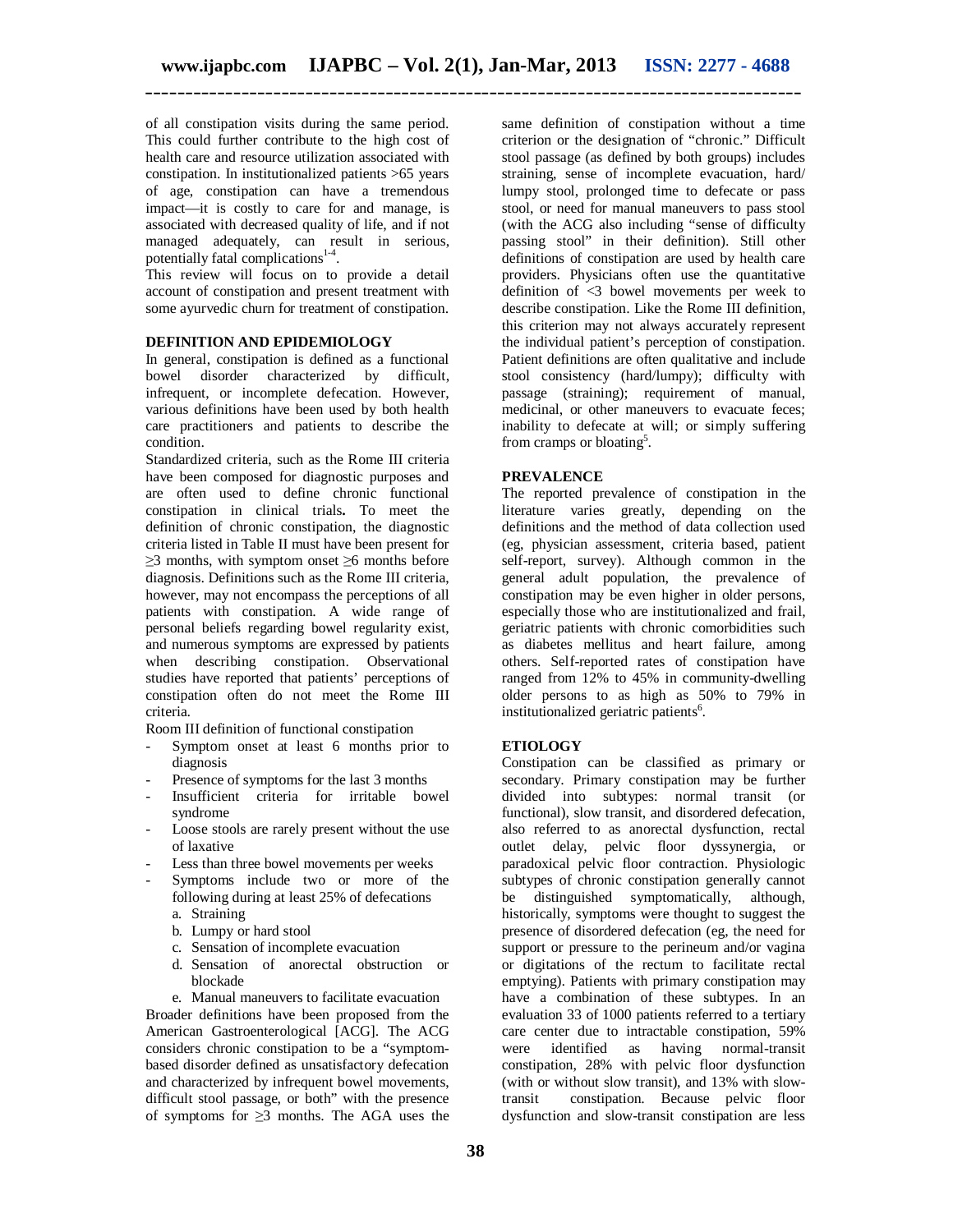common (as stated), it is not generally recommended to begin diagnostic workup for these constipation subtypes initially in most patients. It may be warranted to proceed with more definitive diagnostic workup in patients who have not responded satisfactorily to trials of normally recommended laxatives, because appropriate treatment of constipation due to slow transit or disordered defecation may differ. Secondary constipation may be due to medications, disease conditions or abnormalities, lifestyle factors, or psychogenic conditions. It was previously believed that lifestyle factors linked to the development of constipation included lack of adequate fiber, fluids,

and exercise. Recommendations addressing these lifestyle interventions have remained part of the management strategy for preventing and treating constipation despite a lack of evidence to support their efficacy. Other secondary causes of constipation include underlying diseases or drug therapy. Drug-related causes of constipation are important to identify, especially in patients taking numerous daily medications, which may often be the case for older individuals<sup>7</sup>. Common secondary causes of constipation and Medications associated with constipation in older persons are listed in Table No. 1

| No           | Condition                         | <b>Possible cause</b>                    |  |
|--------------|-----------------------------------|------------------------------------------|--|
|              |                                   | Irritable bowel syndrome                 |  |
|              |                                   | Upper gastrointestional disorder         |  |
|              |                                   | Anal and rectal disorders                |  |
|              |                                   | Hemorrhoids and anal fissure             |  |
|              |                                   | Ulcerative proctitis                     |  |
|              | Gastrointestinal causes           | Tumors                                   |  |
| $\mathbf{1}$ |                                   | Hernia                                   |  |
|              |                                   | Volulus of the bowel                     |  |
|              |                                   | Syphilis                                 |  |
|              |                                   | Tuberculosis                             |  |
|              |                                   | Helminthic infection                     |  |
|              |                                   | Lymphogranuloma venereum                 |  |
|              |                                   | Hirschsprnugs disease                    |  |
|              |                                   | Diabetes mellitus with neuropathy        |  |
|              |                                   | Hypothyroidism                           |  |
|              |                                   | Panhypopituitarism                       |  |
| 2            | Metabolite and endocrine disorder | Pheochromocytoma                         |  |
|              |                                   | Hypercalcemia                            |  |
|              |                                   | Enteric glucagon excess                  |  |
|              |                                   | Depressed gut motility                   |  |
|              |                                   | Increase fluid absorption from colon     |  |
|              |                                   | Decreased physical activity              |  |
| 3            | Pregnancy                         |                                          |  |
|              |                                   | Dietary changes                          |  |
|              |                                   | Inadequate fluid intake                  |  |
|              |                                   | Low dietary fiber                        |  |
|              |                                   | Use of iron salt                         |  |
|              |                                   | Disease of central nervous system        |  |
|              |                                   | Trauma of brain specially medulla        |  |
| 4            | Neurogenic causes                 | Spinal cord injury                       |  |
|              |                                   | Tumors of central nervous system         |  |
|              |                                   | Cerebrovascualr accidents                |  |
|              |                                   | Parkinson's disease                      |  |
| 5            | Psychogenic causes                | Ignoring or postponing urge of defection |  |
|              |                                   | Psychiatric condition                    |  |
|              | Medication                        | Inhibitors of PG                         |  |
|              |                                   | Analgesic                                |  |
|              |                                   | Opiate drug                              |  |
|              |                                   | Anticholinergic                          |  |
|              |                                   | Antihistaminic drug                      |  |
|              |                                   | Antiparkinsonian agents (Benzatropine)   |  |
|              |                                   | Phenothiazines                           |  |
|              |                                   | Tricyclic antidepressant                 |  |
|              |                                   | Antacids containing calcium              |  |
| 6            |                                   | Barium sulfate                           |  |
|              |                                   | Calcium channel blockers                 |  |
|              |                                   | Clonidine                                |  |
|              |                                   | Diuretics (Non potassium sparing)        |  |
|              |                                   | Ganglionic blockers                      |  |
|              |                                   | Iron preparations                        |  |
|              |                                   | Muscle blockers (d -tuberculin)          |  |
|              |                                   | Non-steroidal anti-inflammatory agents   |  |
|              |                                   | Polystyrene sodium sulfonate             |  |

**Table 1: Causes of Constipation**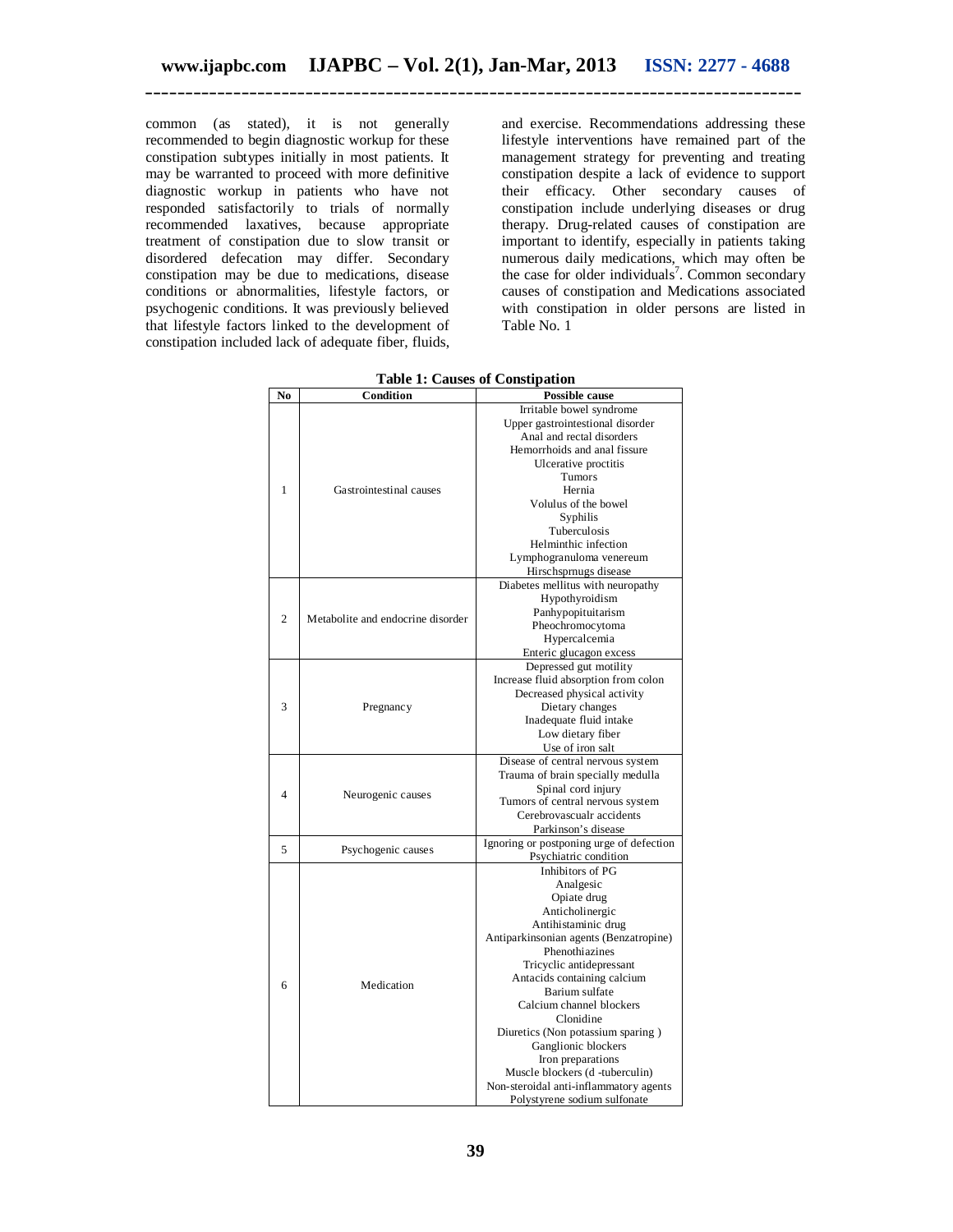#### **DIAGNOSIS**

Routine diagnostic testing is not recommended in all constipated patients in the absence of warning signs (e.g. hematochezia, anemia, family history of colorectal cancer, and unintentional weight loss). In general, the yield of diagnostic testing is low and treatment should be individualized with an emphasis on symptom improvement. Patients who continue to have persistent symptoms despite medical therapy are frequently referred for colonoscopy to exclude mechanical obstruction, although this test does not provide any meaningful data on colorectal function. Anorectal manometry with a balloon expulsion test can help identify patients with an evacuation disorder due to pelvic floor dysfunction, while a Sitz mark study can be used to assess colonic transit. The Sitz mark study is not required for all patients with symptoms of constipation, however, and is best suited for those patients thought to have slow transit constipation (colonic inertia).

In some patients with persistent symptoms of constipation, a Sitz mark test may be difficult to perform, however, due to a lack of ready access to a radiology suite, while in other patients with overlapping symptoms suggestive of an upper gastrointestinal (GI) tract motility disorder, more comprehensive testing may prove useful. As well, there is a lack of standardization regarding the performance of a Sitz mark study, and there are appropriate concerns about radiation exposure. For these reasons, a new diagnostic test was developed, called the wireless motility capsule. The wireless motility capsule, given the name Smart Pill by the manufacturers (Smart Pill Corporation, Buffalo, NY), is similar in size to a video capsule (27 mm  $\times$ 12 mm). This single-use capsule contains sensors to measure temperature (range of 25–49°C), pH (range of 0.05–9.0 pH units), and pressure (range of 0–350 mmHg). The study begins by having the patient ingest a standard meal (a 260 kcal nutrient 'Smart Bar') along with 50 ml of water. The capsule is then activated and the patient swallows

the capsule. For the next 3–5 days the patients wears a receiver and performs his/her usual activities. After the capsule has passed through the GI tract the data is downloaded to a computer for analysis. Transit time throughout the entire GI tract can be measured (also called the whole gut transit time). In addition, using changes in pH values and changes in pressure recordings, the wireless motility capsule can be used to measure individual components of whole gut transit, including gastric emptying, small bowel transit, and colonic transit. The wireless motility capsule (Smart Pill) was approved by the FDA in July 2006. It is not approved for use in the pediatric population. Contraindications to use include: dysphagia; known strictures, fistulas, or mechanical obstruction of the GI tract; surgery to the GI tract within the past 3 months; Crohn's disease; diverticulitis; and the presence of cardiac defibrillators and infusion  $pumps<sup>8-13</sup>$ .

#### **AYURVEDIC CHURNS FOR TREATMENT OF CONSTIPATION**

Generally, ayurvedic medicines are the combinations of selected herbal/crude drugs and are manufactured under different pharmaceutical processes to result in various dosage forms such as churnas, bhasmas, liquid, lehas, pill, tablet etc. Churna is defined as a fine powder of drug or drugs in ayurvedic system of medicine. Drugs mentioned in patha are cleaned properly, dried thoroughly, pulverized and then sieved. The churna is free flowing and retains its potency for one year, if<br>preserved in airtight containers. Churna airtight containers. Churna formulations are similar to powder formulations in allopathic system of medicine. In recent days churna is formulated into tablets in order to fix the dose easily. These forms of medicament are prescribed generally because of their particle size. Smaller the particle size greater is the absorption rate from g.i.t and hence the greater is bioavailability.

| No. | Name of churn             | Common name   | <b>Botanical Name</b>  | <b>Quantity for 10 gm</b><br>or part |
|-----|---------------------------|---------------|------------------------|--------------------------------------|
|     | Gandharya Haritaki Churna | Bal haritaki  | Teminalia chebula      | 6.5mg                                |
|     |                           | Erand oil     | Ricinus communis       | 1.6mg                                |
|     |                           | Sunthi        | Zingiber officinales   | 0.6 <sub>mg</sub>                    |
|     |                           | Sanday layana | Sodium chloride impure | 0.7mg                                |
|     |                           | Savarchal     | <b>Black salt</b>      | 0.2mg                                |
|     |                           | Pippali       | Piper longum           | 0.5mg                                |
| 2   | Avipattikar Churna        | Sunthi        | Zingiber officinales   | 75mg                                 |
|     |                           | Pippali       | Piper longum           | $75 \text{ mg}$                      |
|     |                           | Marica        | Piper nigrum           | $75 \text{ mg}$                      |
|     |                           | Haritaki      | Teminalia chebula      | $75 \text{ mg}$                      |
|     |                           | Baihitaki     | Teminalia belerica     | $75 \text{ mg}$                      |
|     |                           | Amalaki       | Emblica offcinalis     | $75 \text{ mg}$                      |
|     |                           | Musta         | Cyperus rotundus       | $75 \text{ mg}$                      |

**Table 2: Churn used in Treatment of Constipation14-20**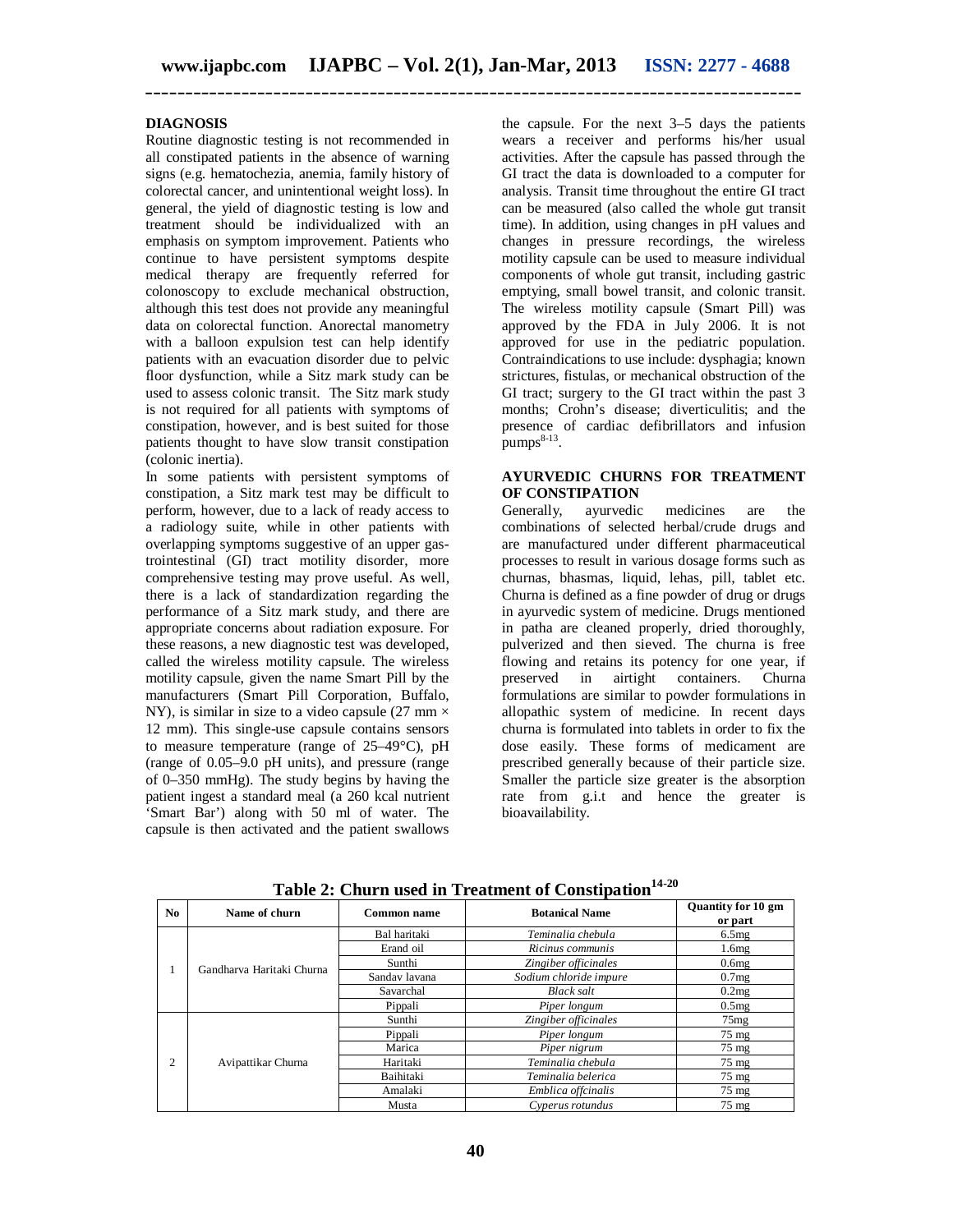|                |                          | Vida lavana                | <b>Black salt</b>                           | 75 mg                         |
|----------------|--------------------------|----------------------------|---------------------------------------------|-------------------------------|
|                |                          | Vidanga                    | Emblica ribes Burm                          | 75 mg                         |
|                |                          | Suksmaila                  | Ellettaria cardamomum                       | 75 mg                         |
|                |                          | Tejpatra                   | Cinnamonium tamala                          | $75 \text{ mg}$               |
|                |                          | Lavanga                    | Eugenia caryophyllus                        | 8.33mg                        |
|                |                          | Nisottar                   | Operculina turpethum                        | 3.33 gm                       |
|                |                          | Sarkara                    | Sarkara (Sugar)                             | $5.0 \text{ gm}$              |
|                |                          | Indryan root               | Citrullus colocynthis                       | 1 part                        |
|                |                          | Nisottar (Nishode)         | Operculum turpnthum                         | 2 part                        |
| 3              | Tekshan Virechana churna | Kaladana                   | Ipomoea hederacea                           | 2 part                        |
|                |                          | Senna                      | Cassia angustifoliea                        | 2 part                        |
|                |                          | Haritaki                   | Teminalia chebula (Outer pericarp only)     | 1 part                        |
|                |                          | Vida lavana                | <b>Black salt</b>                           | 1 part                        |
|                |                          | Haritaki                   | Teminalia chebula<br>(Outer pericarp only)  | 1 part                        |
| $\overline{4}$ | Triphala churna          | Baihitaki                  | Teminalia belerica<br>(Outer pericarp only) | 1 part                        |
|                |                          | Amalaki (Amla)             | <i>Emblica</i> offcinalis<br>(without seed) | 1 part                        |
|                |                          | Senna (Sannya)             | Cassia angustifoliea                        | 4 part                        |
|                |                          | Sunthi                     | Zingiber officinales                        | 1 part                        |
|                |                          | Saunf                      |                                             |                               |
| 5              | Panchasakar Churna       |                            | Foeniculum vulgare                          | 1 part                        |
|                |                          | Saindhava lavana           | Rock salt                                   | 1 part                        |
|                |                          | Haritaki                   | Teminalia chebula<br>(Fried in castor oil)  | 2 part                        |
|                |                          | Pippali                    | Piper longum                                |                               |
|                |                          | Haritaki                   | Teminalia chebula                           |                               |
| 6              | Panchsam churna          | Sunthi                     | Zingiber officinales                        | All be taken in equal         |
|                |                          | Nisottar (Nishode)         | Operculum turpnthum                         | part                          |
|                |                          | Vida lavana                | <b>Black salt</b>                           |                               |
|                |                          | Dahanya                    | Coriandrum satavum                          | 2 part                        |
|                |                          | Pippali                    | Piper longum                                | 2 part                        |
|                |                          | Pippali root               | Piper longum root                           | 2 part                        |
|                |                          | Shajera                    | Carum carvi                                 | 2 part                        |
|                | Lavan Bhaskar churna     | Tejpatra                   | Cinnamonium tamala                          | 2 part                        |
|                |                          | Nagkesar                   | Mesua ferrea                                | 2 part                        |
|                |                          | Aml vet                    | Abies webbiana                              | 2 part                        |
|                |                          |                            | Garcina pedunculata                         | 2 part                        |
| 7              |                          | Marica                     | Piper nigrum                                | 1 part                        |
|                |                          | Jera                       | Cuminum cyminum                             | 1 part                        |
|                |                          | Sunthi                     | Zingiber officinales                        | 2 part                        |
|                |                          | Anar seed                  | Punica grantum                              | 5 part                        |
|                |                          | Dalchni                    | Cinnamomum zelylanicm                       | 6 part                        |
|                |                          | Cardamom (Big)             | Elettaria cardamomum                        | 6 part                        |
|                |                          | Namak                      | Sea salt                                    | 8 part                        |
|                |                          | Sachar salt                | Saurachala salt                             | 5 part                        |
|                |                          | Shendha salt               | Rock salt                                   | 2 part                        |
|                |                          | Kala salt                  | <b>Black</b> salt                           | 2 part                        |
|                |                          | Jestha madhu               | Glycyrrhiza glabra                          | 2 part                        |
|                | Madhur Virechana churna  | Saunf                      | Foeniculum vulgare                          | 1 part                        |
| 8              |                          | Senna                      | Cassia angustifoliea                        | 3 part                        |
|                |                          | Gandhak                    | Sulphur                                     | 1 part                        |
|                |                          | Meshri                     | Meshri                                      |                               |
|                |                          |                            |                                             | 6 part                        |
|                |                          | Kaladana                   | Ipomoea hederaceae                          | 1 part                        |
|                | Madhuysthadi churna      | Senna (Sannya)<br>Haritaki | Cassia angustifoliea<br>Teminalia chebula   | 1 part                        |
| 9              |                          | Gulbh petal                | Rosa damascene                              | 1 part                        |
|                |                          | Sunthi                     | Zingiber officinales                        | 1 part                        |
|                |                          | Meshri                     | Meshri                                      | 6 part<br>2 part              |
|                |                          | Marica                     | Piper nigrum                                |                               |
|                |                          | Pippali                    | Piper longum                                |                               |
|                | Hingwashtak Churna       | Sunthi                     | Zingiber offcinalis                         | All be taken in equal<br>part |
| 10             |                          | Nigella sativa             | Nigella sativa                              |                               |
|                |                          | Ajowan                     | Trachyspermum ammi                          |                               |
|                |                          | Hing                       | Ferula foetida                              |                               |
|                |                          | Saindhava lavana           | Rock salt                                   |                               |
|                |                          | Haritaki                   | Teminalia chebula                           |                               |
| 11             | Mal-shodhak churna       | Pippali                    | Piper longum                                | All be taken in equal         |
|                |                          | Sunthi                     | Zingiber officinales                        | part                          |
|                |                          |                            |                                             |                               |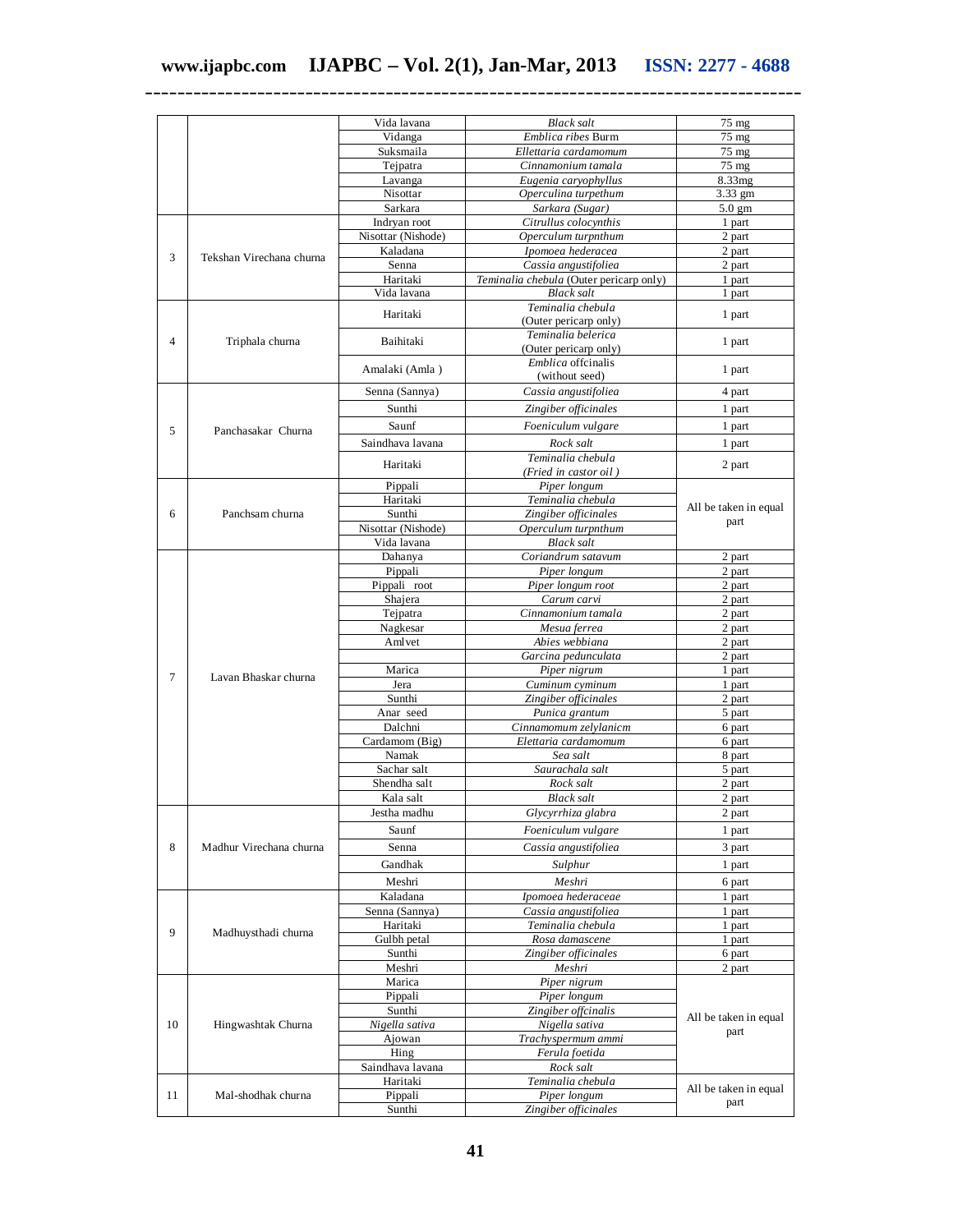|    |                        | Pippali root        | Piper longum                 |         |
|----|------------------------|---------------------|------------------------------|---------|
|    |                        | Kala Jera           | Bunium persicum              |         |
|    |                        | Musta (Nagarrmotha) | Cyperus rotundus Linn        |         |
|    |                        | Nisottar (Nishode)  | Operculum turpnthum          |         |
|    |                        | Amalaki (Amala)     | Embellica officinalis        |         |
|    |                        | Bhumi amala         | Phyllanthus niruru           |         |
|    |                        | Vida lavana         | <b>Black salt</b>            |         |
|    |                        | Vidanga (vaivding)  | Embelia ribes                |         |
|    |                        | Lavanga             | Eugenia carophyllus          |         |
|    |                        | Tejpatra            | Cinnamonium tamala           |         |
|    |                        | Kuth                | Saussurea costus             |         |
|    |                        | Hing                | Ferula foetida               |         |
|    |                        | Chitrak             | Plumbago zeylanica           |         |
|    | Saral Virechana churna | Senna (Sannya)      | Cassia angustifoliea         | 16 part |
|    |                        | Anar seed           | Punica grantum               | 16 part |
|    |                        | Haritaki            | Teminalia chebula (Big size) | 4 part  |
| 12 |                        | Amalaki (Amala)     | Embellica officinalis        | 4 part  |
|    |                        | Kala Jera           | Bunium persicum              | 4       |
|    |                        | Vida lavana         | <b>Black salt</b>            | 4       |
|    |                        | Shendha salt        | Rock salt                    | 6 part  |
|    | Sukha Virechana churna | Nisottar (Nishode)  | Operculum turpnthum          | 6 part  |
| 13 |                        | Kaladana            | Ipomoea hederaceae           | 3 part  |
|    |                        | Saunf               | Foeniculum vulgare           | 6 part  |
|    |                        | Senna (Sannya)      | Cassia angustifoliea         | 3 part  |
|    |                        | Haritaki            | Teminalia chebula            | 3 part  |
|    |                        | Gulbh petal         | Rosa damascene               | 3 part  |

#### **REFERENCES**

- 1. Brian E L, John ML, Michael C, Chronic constipation: new diagnostic and treatment approaches, Ther. Adv. Gastroenterol. 2012; 5: 233-247.
- 2. Suares NC, Ford AC, Prevalence of, and risk factors for, chronic idiopathic constipation in the community: systematic review and meta-analysis, Am. J. Gastroenterol. 2011; 106:1582–1591.
- 3. Wald A, Sigurdsson L, Quality of life in children and adults with constipation. Best. Pract. Res. Clin. Gastroenterol. 2011; 25:19–27.
- 4. Nadeem AA, Mark PT, Mike AT, Constipation in children, Italian Journal of Pediatrics, 2011; 37: 28-38.
- 5. Sthela MMR et al Management of patients with rectocele, multiple pelvic floor dysfunctions and obstructed defecation syndrome, Arq. Gastroenterol. 2012; 49: 135-142.
- 6. Sheryl LS et al Psychometric Development and Validation of the Chronic Constipation Treatment Satisfaction Questionnaire (CTSAT-Q), Value In Health, 2009; 12: 1004-1010.
- 7. Virginia F, William EW, A Review of Laxative Therapies for Treatment of Chronic Constipation in Older Adults, The American Journal of Geriatric Pharmacotherapy, 2010; 8, 514 – 550.
- 8. Khoa T, Rita B, Braden K, Evaluation of regional and whole gut motility using the wireless motility capsule: relevance in

clinical practice, Ther. Adv. Gastroenterol. 2012; 5: 249–260.

- 9. Cassilly D, et al. Gastric emptying of a non-digestible solid: assessment with simultaneous Smartpill pH and pressure capsule, antroduodenal manometry, gastric emptying scintigraphy, Neurogastroenterol Motil. 2008; 20: 311– 319.
- 10. De SA, Samsom M, Smout A, In search of objective manometric criteria for colonic high-amplitude propagated pressure waves, Neurogastroenterol Motil. 2002; 14: 375–381.
- 11. Shahab A et al. The clinical, endoscopic and histological spectrum of the solitary rectal ulcer syndrome: a single-center experience of 116 cases, BMC Gastroenterology 2012, 12:72 – 86.
- 12. Slater A, Laxative free CT colonography, The British Journal of radiology, 2011;
- 13. Satish SCR, kalyani M, What is necessary to Diagnose constipation, Best Pract Res. Clin. Gastroenterol. 2011; 25: 127-140.
- 14. Dr. A.K.Nadkarni, Indian Materia Medica, Bombay Popular Prakashan, 2007, 514- 523.
- 15. Dr. Verma R, A comprehensive book of Ayurvedic medicine for general practitioners, Kalyani Publishers, 2005, 51-52.
- 16. Tyler VE, James ER, Tylers herbs of choice – The therapeutic use of phytomedicinals, CBS Publishers, 2002, 54-63.